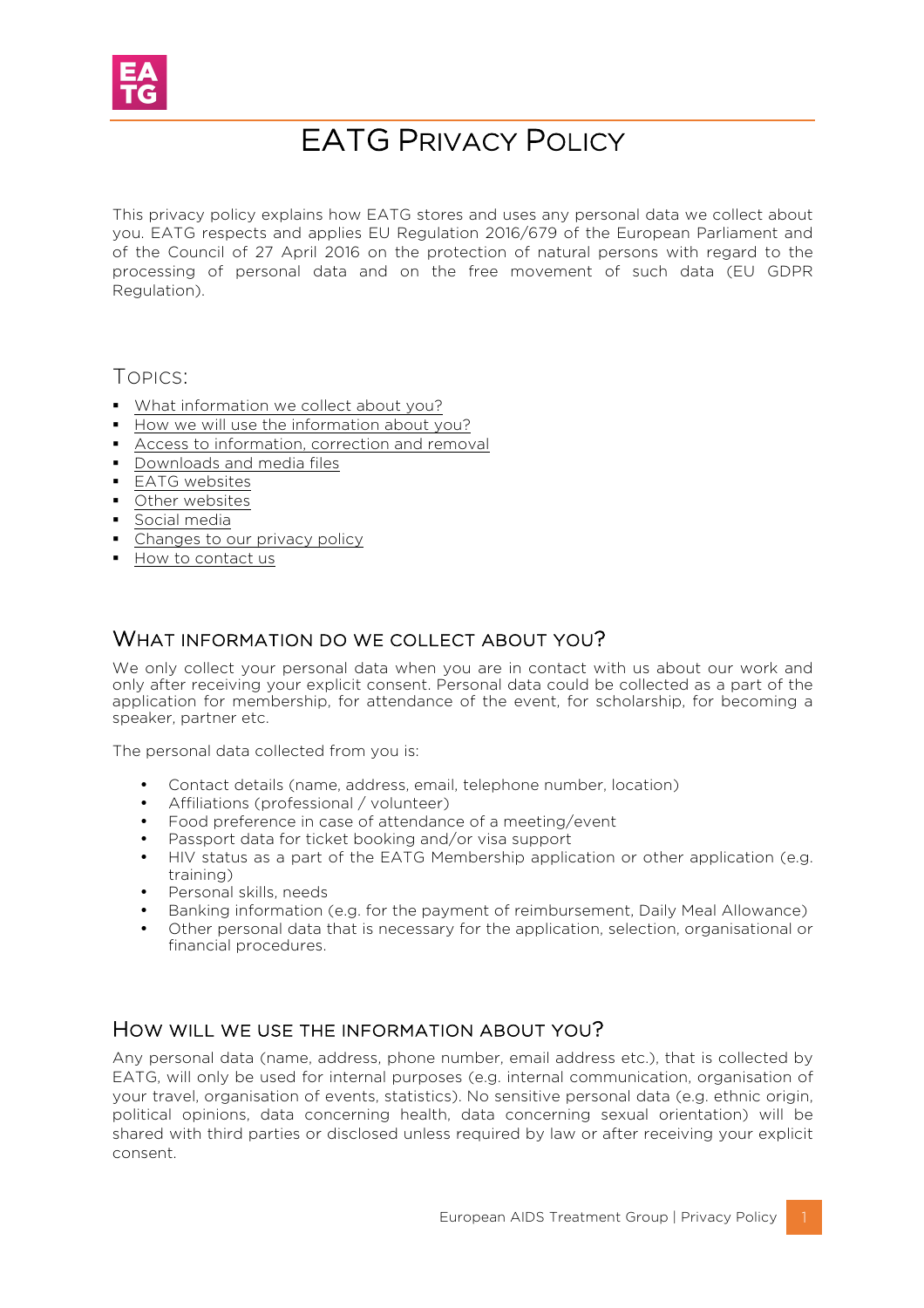

Processing of your personal data is carried out only in the course of legitimate activities of EATG and with appropriate safeguards. All personal data that is processed by EATG is stored on the secure server.

#### 1. Membership application

All information received from the EATG membership application form is stored on the Development Membership Working Group Dropbox and shared only with members of the Development Membership Advisory Group (DMAG) for review by the group. All members of this group, responsible for membership matters, have signed a confidentiality agreement and act strictly within its scope. After the review process is completed, the folder is removed. Accepted members' personal data is stored by the ED in a printed and digital form. Personal data (e.g. name, contact details) is only accessible by staff.

Sensitive personal data (e.g. HIV status) is only accessible by the ED after review of the application and is only used for statistical reasons. Applications from applicants that are not accepted into EATG are removed.

#### 2. Declaration of Interest

Information provided by members via their Declaration of Interest is collected and provided to DMAG for their review. DMAG develops an advice to the Board of Directors based on the information received. Information about contact details is used for the update of membership forms.

#### 3. Photo and video footage

All EATG members and participants of the events where photo and/or video footage is made are requested to give an explicit consent to appear on such photo and/or video footage (e.g. by signing EATG Picture and Video Agreement, by ticking the corresponding box in the application form for the participation in the event etc.). Pictures will only be used for reports/minutes related to the event, social media communication and other publications such as annual reports/anniversary reports etc. They will not be used for any non-related communication and will not be commercially available. They will not be shared with external parties for their use without explicit consent of EATG members and participants.

You have a right to refuse to appear on the photo and/or video footage. In this case EATG asks you to wear a yellow lanyard that you receive prior to the event so that EATG and other participants can comply with your request. All participants to EATG events that use their personal devices to capture audiovisual materials are advised to follow the above.

You have a right to ask to remove photo and/or video footage of you anytime.

### 4. Financial data

EATG, as an organisation officially registered in Germany is obliged to keep financial information archived for 10 years according to the German legislation<sup>1</sup>. Therefore, personal data related to financial transactions will be kept in our archives during this period. This includes both digital and printed forms (reimbursement forms, accounting books, DMA forms, emails about such financial transactions, project related forms etc.).

<sup>&</sup>lt;sup>1</sup> Handelsgesetzbuch - § 257 Aufbewahrung von Unterlagen - Aufbewahrungsfristen (see annex 1)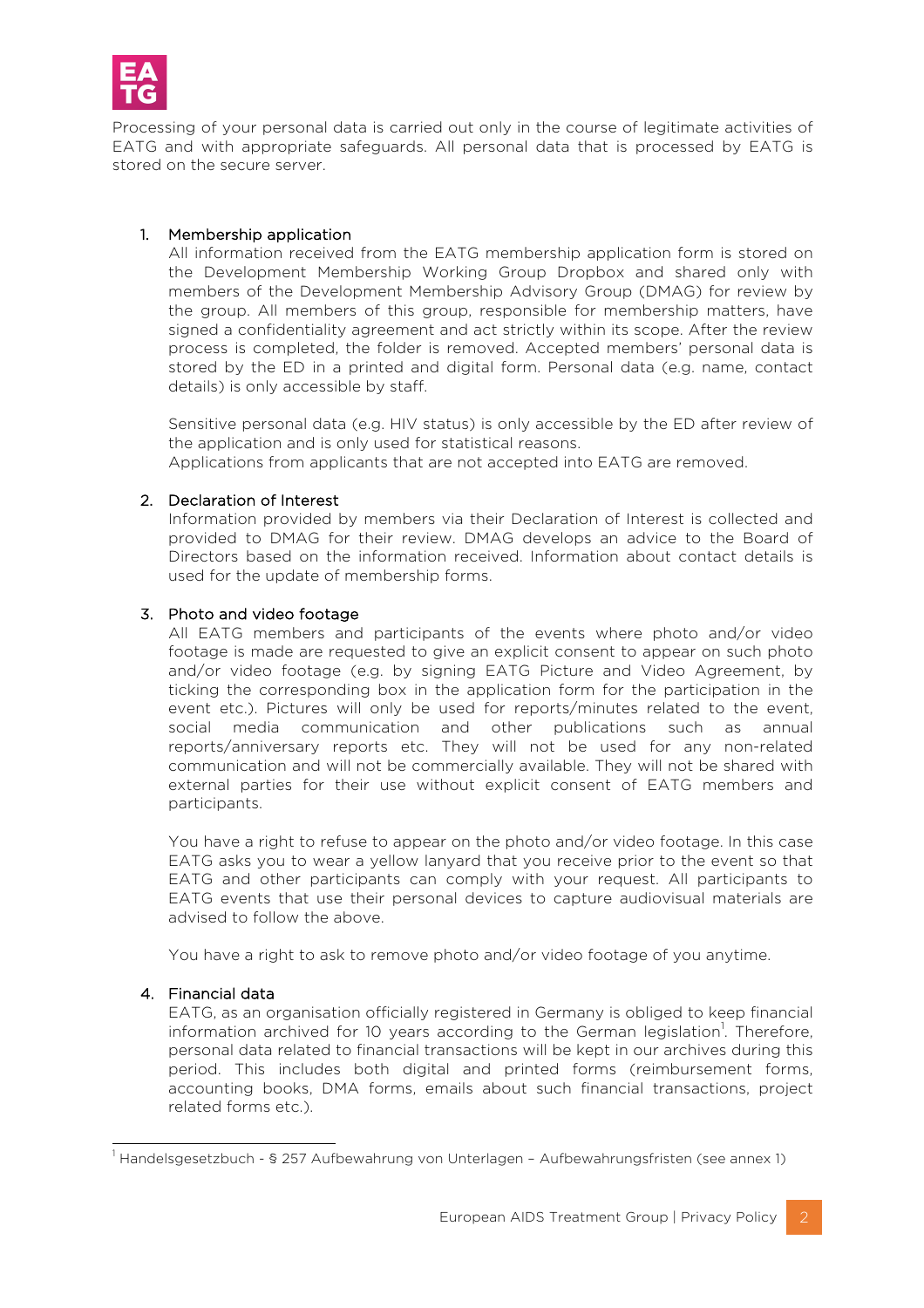

After 10 years all financial archives are destroyed.

Payment data via PayPal is encrypted and will not be stored by EATG.

#### 5. Personal data collected for events and/or organisation of travel

Personal data collected for participation in events and/or organisation of travel (e.g. passport data, food preferences etc.) is exclusively used for the organisation of event or travel for which you have applied. Such data will be deleted after the time required for storing data for legal purposes.

Sharing of such documents as list of participants, list of departures, speakers' information and similar among participants is done only after receiving the explicit approval of the persons in question.

The below disclaimer will be used for the organisation of events:

By filling in the registration form, the applicant gives consent to EATG to process the personal data provided within the framework of the event and in compliance with the EU GDPR Legislation. Applicant gives an explicit consent to (to tick the box if agree)

- o To be contacted via provided email and/or phone number for organisational purposes and/or in order to receive all relevant information about the event
- o To appear on photo and video footage
- o To receive and wear the badge with name/surname/organization/country
- o To appear on the list of participants
- o To appear on the list of departures
- o To receive Certificate of Attendance
- o That passport data (name, family name, date of birth, gender, citizenship, passport number, validity of passport) will be used for organisational purposes such as booking of airplane/ train/ bus tickets, hotel booking, visa support

All applicants have the right to access their application, ask to change or remove personal data provided in the application.

Processing of personal data for the purpose of booking/changing/cancelling airplane/train/bus tickets is carried out on behalf of EATG by FCM Travel Solutions. Such processing is governed by a contract between EATG and FCM Travel Solutions and complies with requirements provided by the EU GDPR Regulation, in particular art. 28. FCM Travel Solutions is a subject to compliance with the EU GDPR Regulation.

### ACCESS TO YOUR INFORMATION, CORRECTION AND REMOVAL

You have the right to request access to your personal data that has been collected by EATG. We want to make sure that your personal information is accurate and up to date. If you believe that your personal data is incorrect, incomplete or inaccurate you have the

right to ask us to correct/complete your personal data. You may ask us to erase your personal data. However, EATG is not obliged to comply with

such request under following conditions:

- The processing is necessary to respect one's freedom of expression and information;
- We must keep the personal data to comply with a legal obligation;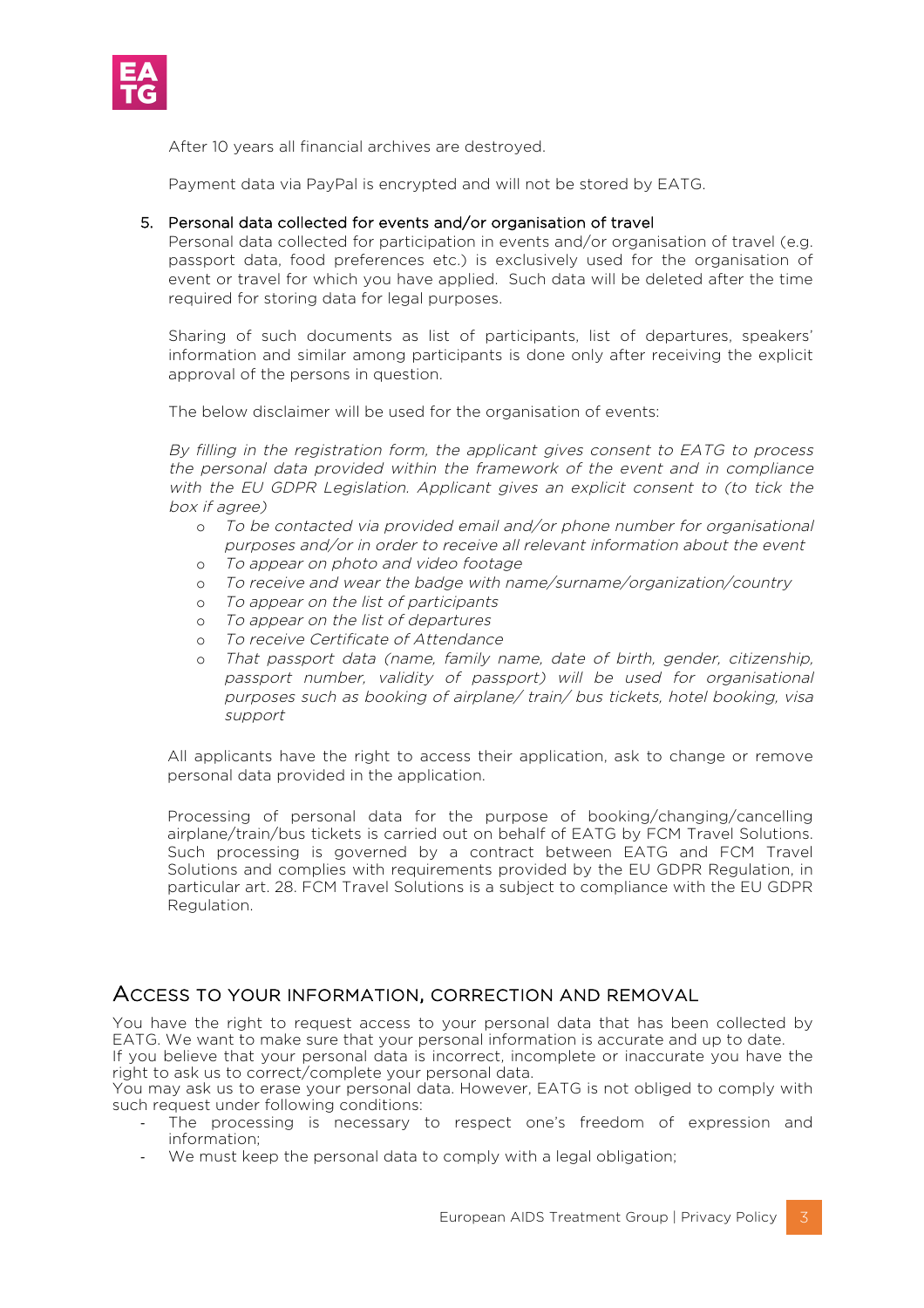

- There are other reasons of public interest to keep the personal data, such as public health or scientific and historical research purposes;
- We need to keep the personal data to establish a legal claim.

If you would like to use one of this rights please use the Contact us section

## DOWNLOADS AND MEDIA FILES

Any downloadable documents, files or media made available on our website are provided to users at their own risk. While all precautions have been undertaken to ensure only genuine downloads are available users are advised to verify their authenticity using third party anti-virus software or similar applications.

## EATG WEBSITES

www.eatg.org www.eatgtrainingacademy.com www.eatg4women.com www.ageingwithhiv.com

Our websites use cookies to monitor browsing preferences. If you do allow cookies to be used, please also refer to our privacy policy.

Cookies are small files saved to the user's computer hard drive that track, save and store information about the user's interactions and usage of the website. This allows the website, through its server to provide the users with a tailored experience within this website.

Users are advised that if they wish to deny the use and saving of cookies from this website on to their computer's hard drive they should take necessary steps within their web browsers security settings to block all cookies from this website and its external serving vendors or use the cookie control system if available upon their first visit.

Like most websites, this site uses Google Analytics (GA) to track user interaction. We use this data to determine the number of people using our site, to better understand how they find and use our web pages and to see their journey through the website.

Although GA records data such as your geographical location, device, internet browser and operating system, none of this information personally identifies you to us. GA also records your computer's IP address which could be used to personally identify you but Google do not grant us access to this.

## OTHER WEBSITES

Our websites may contain links to other websites. This privacy policy only applies to our websites so when you link to other websites you should read their own privacy policies.

## SOCIAL MEDIA

While we may have official profiles on social media platforms users are advised to verify authenticity of such profiles before engaging with, or sharing information with such profiles. We will never ask for user passwords or personal details on social media platforms.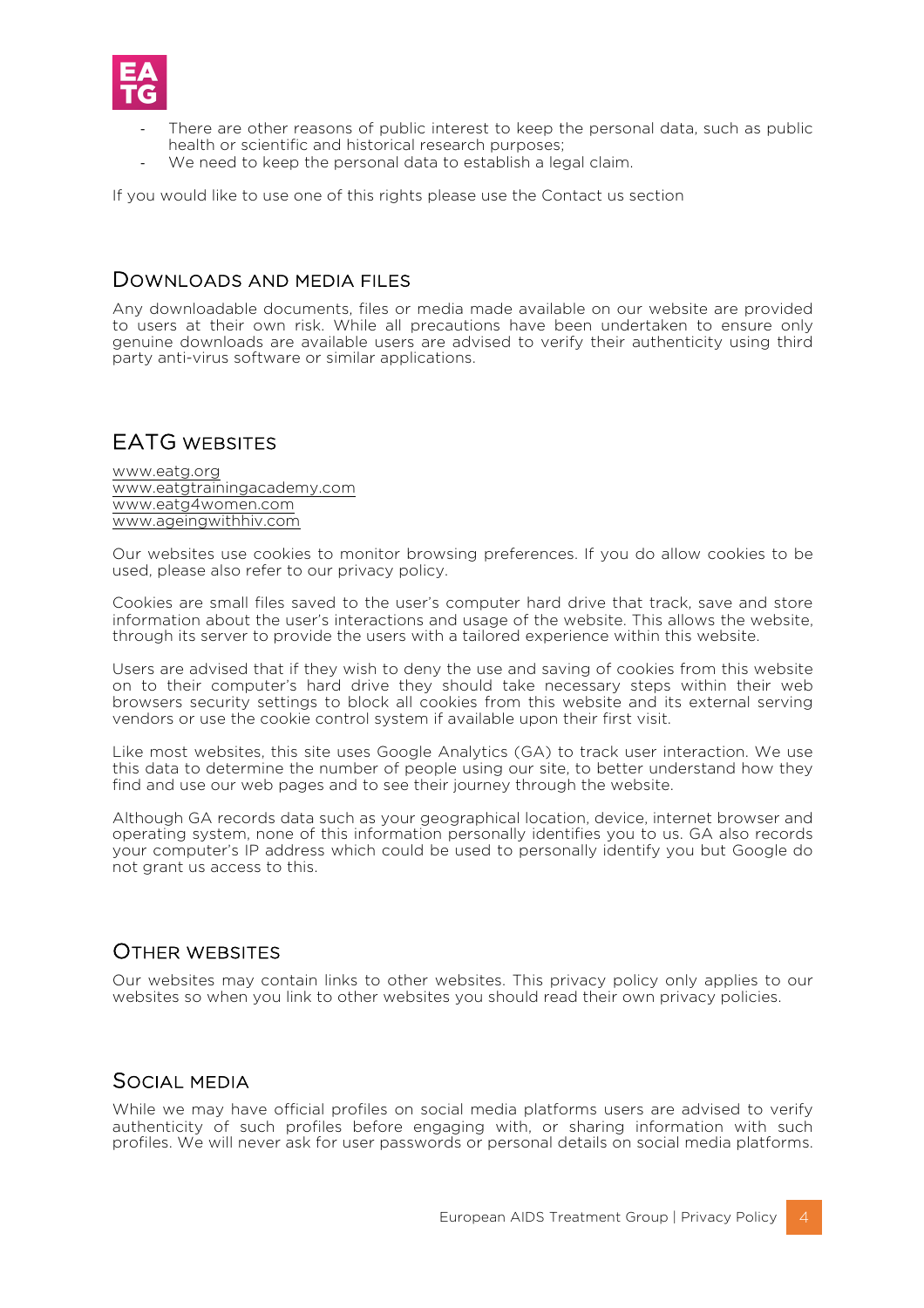

Users are advised to conduct themselves appropriately when engaging with us on social media.

There may be instances where our website features social sharing buttons, which help share web content directly from web pages to the respective social media platforms. You use social sharing buttons at your own discretion and accept that doing so may publish content to your social media profile feed or page

## CHANGES TO OUR PRIVACY POLICY

We keep our privacy policy under regular review and we will place any updates on this web page. This privacy policy was last updated on 7<sup>th</sup> June 2018.

## HOW TO CONTACT US

Please contact us if you have any questions about our privacy policy or information we hold about you:

By email: communication@eatg.org office@eatg.org